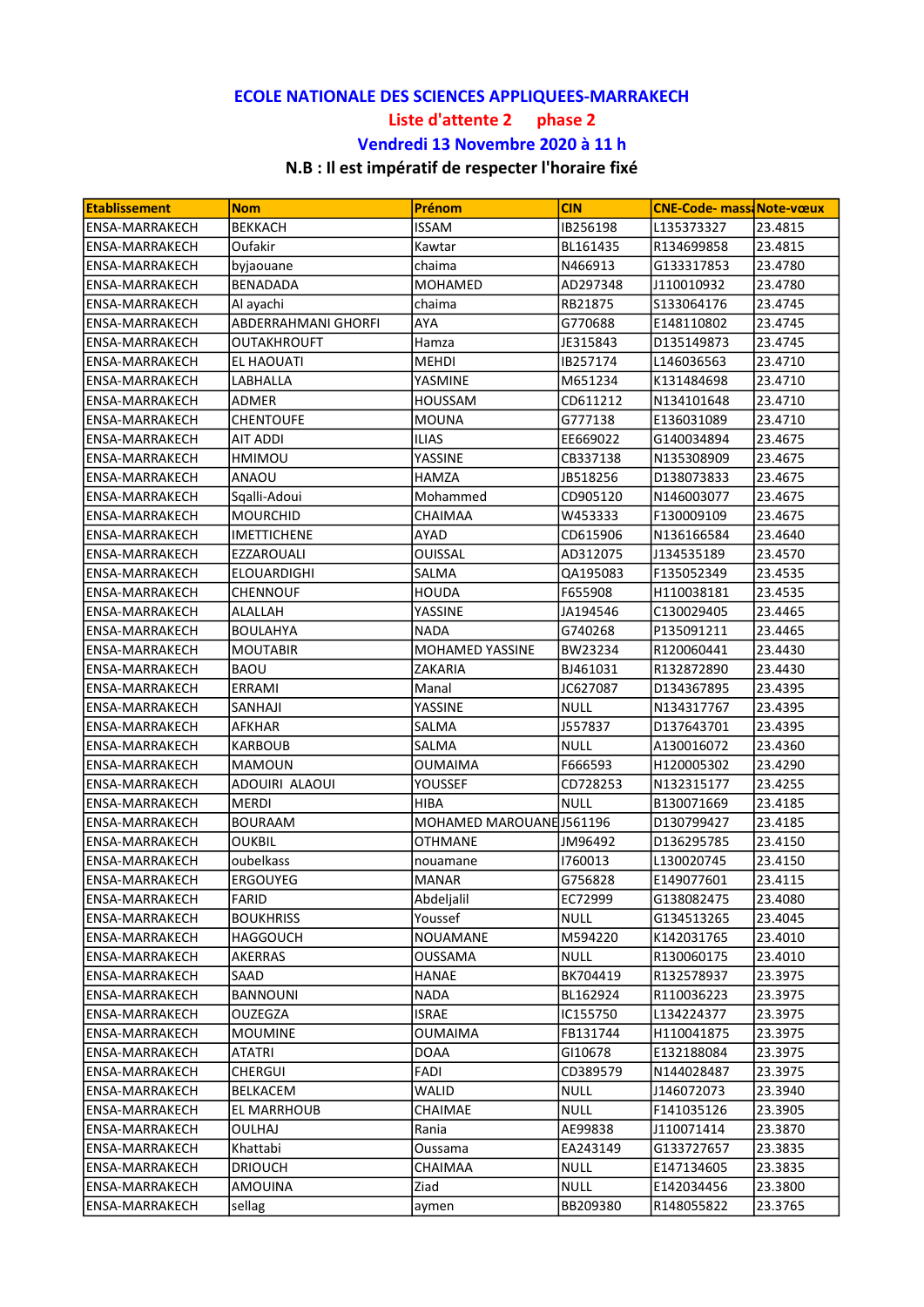| lENSA-MARRAKECH       | <b>BOKAL</b>     | <b>IHAB</b>     | KB232553    | P131486809  | 23.3765 |
|-----------------------|------------------|-----------------|-------------|-------------|---------|
| <b>ENSA-MARRAKECH</b> | SELLAK           | ZIAD            | M622182     | K141035212  | 23.3765 |
| <b>ENSA-MARRAKECH</b> | EL ADLOUNI       | YAHIA           | NULL        | R110171271  | 23.3765 |
| <b>ENSA-MARRAKECH</b> | OUTALOUSTE       | Ayyoub          | DO64144     | M133483492  | 23.3730 |
| <b>ENSA-MARRAKECH</b> | <b>GUESSAB</b>   | Hamza           | <b>NULL</b> | R138559422  | 23.3730 |
| <b>ENSA-MARRAKECH</b> | <b>MANSSOUR</b>  | ABDESSAMAD      | IC157440    | L138212020  | 23.3730 |
| <b>ENSA-MARRAKECH</b> | <b>TOUMI</b>     | YOUNESS         | <b>NULL</b> | G135652874  | 23.3660 |
| <b>ENSA-MARRAKECH</b> | Ouasqi           | Zainab          | AD287090    | J100009300  | 23.3640 |
| <b>ENSA-MARRAKECH</b> | <b>BOUMSSIL</b>  | <b>KHALID</b>   | <b>NULL</b> | D136623061  | 23.3625 |
| ENSA-MARRAKECH        | KACIMI           | SOUFYANE        | CD627635    | N148055846  | 23.3625 |
| <b>ENSA-MARRAKECH</b> | <b>ALIMOUSSA</b> | SALWA           | IA201047    | L134117780  | 23.3590 |
| <b>ENSA-MARRAKECH</b> | BANANI           | Amine           | NULL        | F130346988  | 23.3590 |
| <b>ENSA-MARRAKECH</b> | SABIR            | OMAR            | BW23688     | R138741109  | 23.3590 |
| <b>ENSA-MARRAKECH</b> | Merrouch         | Nouha           | AD331505    | J139133499  | 23.3590 |
| <b>ENSA-MARRAKECH</b> | ANOUAR           | HAJAR           | EE958571    | G134618043  | 23.3590 |
| <b>ENSA-MARRAKECH</b> | IDMBAREK         | AYOUB           | T313602     | R132834209  | 23.3590 |
| <b>ENSA-MARRAKECH</b> | MOUTI            | AZEDDINE        | WB199647    | F149046331  | 23.3590 |
| ENSA-MARRAKECH        | CHKOURI          | ABDELMAOULA     | LC352158    | P140071880  | 23.3590 |
| <b>ENSA-MARRAKECH</b> | Zaoui            | Zyad            | WB194572    | F144065816  | 23.3555 |
| <b>ENSA-MARRAKECH</b> | ZAKI             | IMANE           | NULL        | N134035262  | 23.3520 |
| <b>ENSA-MARRAKECH</b> | <b>BEN MOH</b>   | YASSER          | CN47488     | N133285968  | 23.3520 |
| <b>ENSA-MARRAKECH</b> | AKDI             | OUSSAMA         | NULL        | P120059630  | 23.3520 |
| <b>ENSA-MARRAKECH</b> | <b>ELONSRI</b>   | SOUKAINA        | L670081     | P120057040  | 23.3520 |
|                       | AID              |                 | LA189826    |             |         |
| <b>ENSA-MARRAKECH</b> |                  | <b>MAROUANE</b> |             | P147062881  | 23.3450 |
| <b>ENSA-MARRAKECH</b> | <b>OUYAMNA</b>   | <b>IMANE</b>    | AS13926     | J130029236  | 23.3415 |
| ENSA-MARRAKECH        | LAARECH          | Yasmine         | CD696658    | N145031967  | 23.3380 |
| <b>ENSA-MARRAKECH</b> | CHADIB           | OMAR            | BL162032    | R137540786  | 23.3380 |
| ENSA-MARRAKECH        | <b>BENALI</b>    | AMIN            | RX7231      | \$133145668 | 23.3380 |
| <b>ENSA-MARRAKECH</b> | zahir            | Ikram           | BA21686     | G134412173  | 23.3345 |
| <b>ENSA-MARRAKECH</b> | <b>NOAM</b>      | HAYTHEM         | EE900118    | G133590664  | 23.3345 |
| <b>ENSA-MARRAKECH</b> | ELAZHARI         | ELKHANSSAE      | CD703940    | N141028456  | 23.3310 |
| <b>ENSA-MARRAKECH</b> | <b>MARBOUH</b>   | <b>ADNANE</b>   | W452641     | F135071610  | 23.3310 |
| <b>ENSA-MARRAKECH</b> | EL HADJI         | ATIKA           | QA194413    | F136205032  | 23.3310 |
| <b>ENSA-MARRAKECH</b> | <b>RZAMA</b>     | IMRANE          | EE961154    | G130540679  | 23.3275 |
| ENSA-MARRAKECH        | TAKI-EDINE       | FATIMA ZAHRA    | BB203973    | R139923260  | 23.3240 |
| <b>ENSA-MARRAKECH</b> | ABIDA            | Noura           | HH301695    | K135431576  | 23.3240 |
| ENSA-MARRAKECH        | <b>MAHEL</b>     | <b>NARJISS</b>  | BB211769    | R142070067  | 23.3135 |
| ENSA-MARRAKECH        | <b>BOUHAMZA</b>  | HIBA            | CD675648    | N144005937  | 23.3135 |
| ENSA-MARRAKECH        | <b>NOKRA</b>     | HIBA            | HA234214    | D137498127  | 23.3065 |
| <b>ENSA-MARRAKECH</b> | Radad            | Abdellah        | TA154879    | F137125227  | 23.3030 |
| <b>ENSA-MARRAKECH</b> | ABBOUD           | SAIF EDDINE     | W455183     | F134330793  | 23.3030 |
| ENSA-MARRAKECH        | LAHLAL           | SALMA           | IB257323    | L143045198  | 23.3030 |
| <b>ENSA-MARRAKECH</b> | EL-MAZIDI        | <b>ILYASS</b>   | GM230363    | M136194341  | 23.2995 |
| <b>ENSA-MARRAKECH</b> | EL GHARRAS       | MEHDI           | AD320907    | J100061243  | 23.2995 |
| <b>ENSA-MARRAKECH</b> | EL BOUYERMANI    | AYA             | <b>NULL</b> | J137107240  | 23.2995 |
| <b>ENSA-MARRAKECH</b> | AHASSAD          | IBTISSAM        | K585653     | P130336152  | 23.2960 |
| <b>ENSA-MARRAKECH</b> | <b>BEKKAI</b>    | CHAMSS DOHA     | GB286793    | E143040307  | 23.2960 |
| ENSA-MARRAKECH        | LATAHY           | AYA             | CB340854    | A133002928  | 23.2960 |
| ENSA-MARRAKECH        | <b>IMANDOU</b>   | RACHIDA         | JH36200     | D139770273  | 23.2925 |
| <b>ENSA-MARRAKECH</b> | BELHAFIANE       | IMANE           | <b>NULL</b> | R133334757  | 23.2925 |
| ENSA-MARRAKECH        | MAYOU            | MANAL           | D909652     | M139321330  | 23.2890 |
| ENSA-MARRAKECH        | EL OUATILI       | LAMIAA          | BB210847    | R135668260  | 23.2890 |
| <b>ENSA-MARRAKECH</b> | <b>DRIOUICH</b>  | AMAL            | NULL        | K147027052  | 23.2855 |
| <b>ENSA-MARRAKECH</b> | SGAID            | <b>KAWTAR</b>   | <b>NULL</b> | R130507079  | 23.2820 |
| <b>ENSA-MARRAKECH</b> | JABBARI          | IMANE           | AY9485      | J138394602  | 23.2820 |
| ENSA-MARRAKECH        | El- MAHMOUDI     | MARYEME         | CB342928    | N138301656  | 23.2820 |
| ENSA-MARRAKECH        | ESSABBAR         | SALMA           | OD61460     | A130023521  | 23.2820 |
| <b>ENSA-MARRAKECH</b> | El-YOUSRI        | DOUAA           | AD332308    | J134521999  | 23.2785 |
| ENSA-MARRAKECH        | GHAZOUAN         | OUMAIMA         | JB518362    | D130037156  | 23.2785 |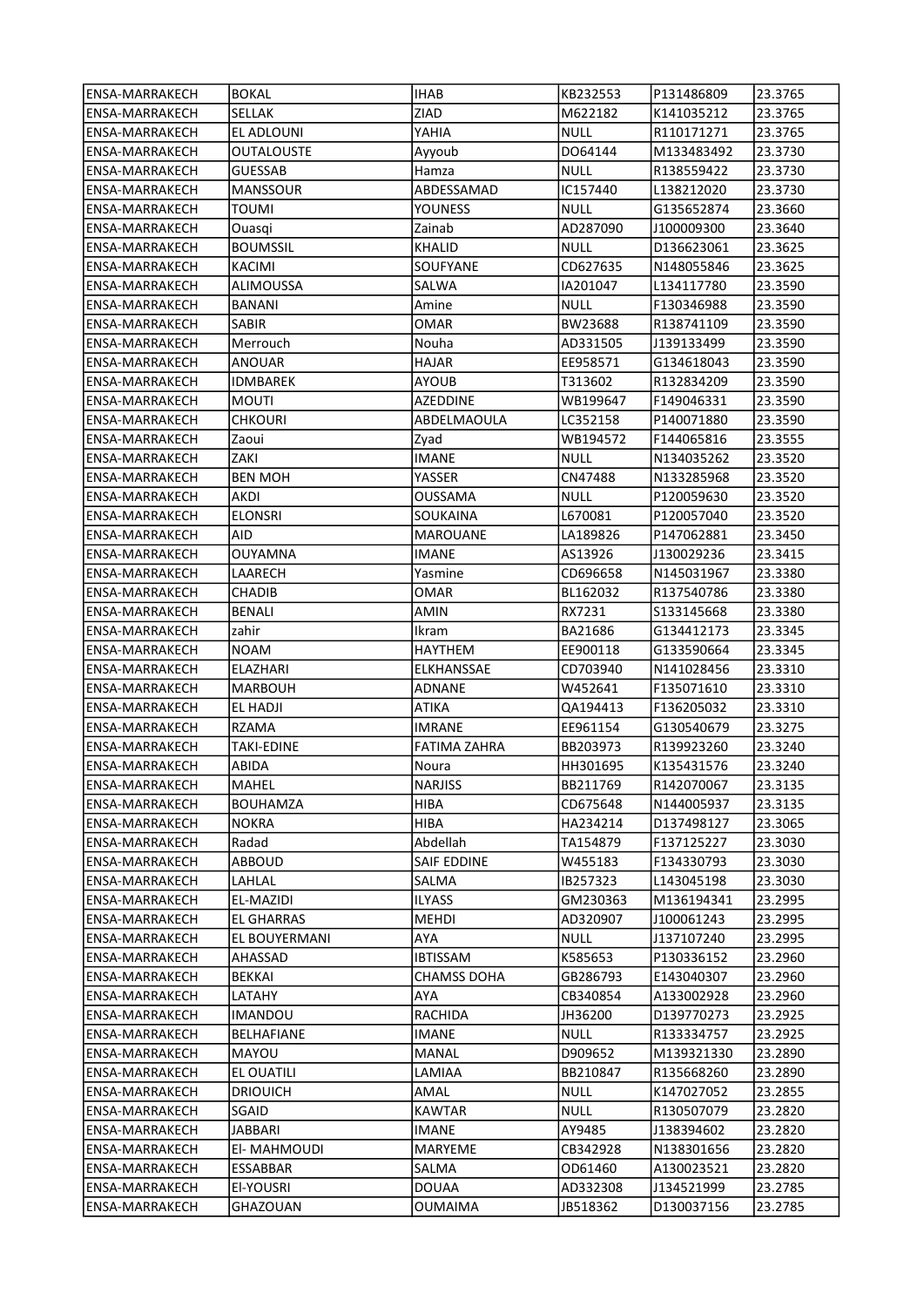| lENSA-MARRAKECH       | <b>BOUKHOBZA</b>   | EL MEHDI            | CD475802    | N131156051 | 23.2715 |
|-----------------------|--------------------|---------------------|-------------|------------|---------|
| <b>ENSA-MARRAKECH</b> | SEKKAT             | HAMZA               | BE904443    | R138619276 | 23.2715 |
| ENSA-MARRAKECH        | <b>ENOUIAIRA</b>   | YAHIA               | EE665831    | G139342523 | 23.2715 |
| ENSA-MARRAKECH        | HAMDANI            | NAOUFAL             | SH208527    | B138032602 | 23.2715 |
| ENSA-MARRAKECH        | Oucharaine         | Ayah                | NULL        | J138522006 | 23.2680 |
| <b>ENSA-MARRAKECH</b> | EL ABBADI          | <b>MOHAMED</b>      | CD706009    | P140008898 | 23.2680 |
| <b>ENSA-MARRAKECH</b> | <b>ELJABIRI</b>    | HAMZA               | Jb519480    | D130012812 | 23.2680 |
| <b>ENSA-MARRAKECH</b> | <b>EL MOKHTARI</b> | Nizar               | s763428     | H139177228 | 23.2645 |
| ENSA-MARRAKECH        | Echchakhaoui       | Youssef             | AD335439    | J110064074 | 23.2645 |
| ENSA-MARRAKECH        | <b>FERRASSI</b>    | REDA                | AE295730    | J135498434 | 23.2645 |
| ENSA-MARRAKECH        | Barrada            | Hamza               | DI1692      | M137386003 | 23.2610 |
| <b>ENSA-MARRAKECH</b> | <b>AL AHYANE</b>   | IJA                 | JA194481    | C137151687 | 23.2540 |
| <b>ENSA-MARRAKECH</b> | LACHFA             | IKRAM               | HH189451    | K132431595 | 23.2540 |
| ENSA-MARRAKECH        | OUASSOU            | ANAS                | NULL        | J133449208 | 23.2540 |
| ENSA-MARRAKECH        | ouaamar            | zaid                | PB314380    | D137595048 | 23.2540 |
| ENSA-MARRAKECH        | <b>NOKRA</b>       | ZAKARIA             | IA203836    | L148029181 | 23.2540 |
| ENSA-MARRAKECH        | LARBI-OU-ASSOU     | <b>SARA</b>         | X421281     | J137273111 | 23.2540 |
| ENSA-MARRAKECH        | AKHERRAZ           | SARA                | J560571     | D148007891 | 23.2540 |
| <b>ENSA-MARRAKECH</b> | ATIF               | GHALI               | BE922031    | R138533062 | 23.2505 |
| ENSA-MARRAKECH        | FARSI              | LINA                | BE912807    | R132559420 | 23.2470 |
| <b>ENSA-MARRAKECH</b> | Irgui              | Meryame             | JH72952     | D131300337 | 23.2435 |
| ENSA-MARRAKECH        | BELBARZA           | ILYAS               | NULL        | R134608160 | 23.2435 |
| ENSA-MARRAKECH        | ES-SAIYDY          | Imad                | CD905205    | N146031963 | 23.2400 |
| ENSA-MARRAKECH        | <b>GUENDOUZI</b>   | <b>FATIMA ZAHRA</b> | NULL        | J148034443 | 23.2400 |
| ENSA-MARRAKECH        | LACHAM             | <b>FADWA</b>        | TA156122    | F149059474 | 23.2400 |
| ENSA-MARRAKECH        | lasry              | ghita               | BL143473    | NULL       | 23.2400 |
| ENSA-MARRAKECH        | CHAKIBI            | ILYASS              | EE692801    | D130025662 | 23.2400 |
| ENSA-MARRAKECH        |                    |                     | EA222782    | G138725026 | 23.2400 |
|                       | Abounouar          | Anas<br>ABDELLAH    |             |            | 23.2400 |
| ENSA-MARRAKECH        | YAZIDI             |                     | AJ1200      | J100063783 |         |
| ENSA-MARRAKECH        | <b>MOUTAOUAFIQ</b> | HOUSSAM             | CD697293    | E142035823 | 23.2365 |
| ENSA-MARRAKECH        | EL MOUTAOUAKIL     | ALI                 | JK46277     | D137786142 | 23.2365 |
| ENSA-MARRAKECH        | LAMTAAI            | HAJAR               | EE668331    | G134491628 | 23.2365 |
| <b>ENSA-MARRAKECH</b> | JBENE              | SALMA               | CD911711    | N131365866 | 23.2365 |
| <b>ENSA-MARRAKECH</b> | IDABDERRAHMANE     | ZIAD                | NULL        | D141047408 | 23.2330 |
| ENSA-MARRAKECH        | SLASSI             | LINA                | CD792415    | N138340669 | 23.2330 |
| <b>ENSA-MARRAKECH</b> | <b>MOKHLISS</b>    | <b>NOUHAILA</b>     | JF62856     | C132105330 | 23.2295 |
| <b>ENSA-MARRAKECH</b> | <b>MEGDEL</b>      | MOHAMMED            | <b>NULL</b> | E137065297 | 23.2260 |
| ENSA-MARRAKECH        | RHIMINI            | HAJAR               | M642126     | K132472725 | 23.2260 |
| ENSA-MARRAKECH        | EL ABDELLAOUI      | REDA                | U207037     | M138345865 | 23.2260 |
| <b>ENSA-MARRAKECH</b> | <b>REQASSI</b>     | ALAE-EDDINE         | CN43803     | N134262311 | 23.2225 |
| <b>ENSA-MARRAKECH</b> | ZIGHEM             | IMAD                | JE317843    | D135055521 | 23.2225 |
| ENSA-MARRAKECH        | YEZZOUH            | SAAD                | T301795     | R131565874 | 23.2225 |
| <b>ENSA-MARRAKECH</b> | <b>BAZOUANE</b>    | ANAS                | M652786     | K144027015 | 23.2190 |
| <b>ENSA-MARRAKECH</b> | HAMMANI            | SAFAE               | CB308584    | N133310563 | 23.2190 |
| <b>ENSA-MARRAKECH</b> | ZAIM               | MOUAD               | AD330697    | J100009302 | 23.2155 |
| <b>ENSA-MARRAKECH</b> | HADI               | ZINEB               | EE686465    | M135468732 | 23.2120 |
| <b>ENSA-MARRAKECH</b> | YOUSRANI           | ANAS                | <b>NULL</b> | F133148955 | 23.2110 |
| ENSA-MARRAKECH        | MISBAHI            | YAHYA               | CD473871    | N133363109 | 23.2085 |
| <b>ENSA-MARRAKECH</b> | Nakach             | Yahya               | AD326479    | J134537419 | 23.2085 |
| ENSA-MARRAKECH        | asrar              | kaouthar            | <b>NULL</b> | H130022564 | 23.2085 |
| ENSA-MARRAKECH        | EL KALA            | ISSRAE              | CD626320    | S139175228 | 23.2085 |
| ENSA-MARRAKECH        | RACHID             | MOULAY IDRISS       | P368356     | D139598658 | 23.2085 |
| <b>ENSA-MARRAKECH</b> | <b>BOUDHIM</b>     | ZIYAD               | AA79806     | J110074210 | 23.2085 |
| <b>ENSA-MARRAKECH</b> | AYYADI             | <b>HOUSSAM</b>      | AD322038    | J136507423 | 23.2085 |
| <b>ENSA-MARRAKECH</b> | <b>NACIRI</b>      | BTISSAM             | N464241     | G135328769 | 23.2085 |
| ENSA-MARRAKECH        | <b>HIROUCHE</b>    | WALID               | <b>NULL</b> | F134222674 | 23.2050 |
| ENSA-MARRAKECH        | <b>BOULAICH</b>    | MOHAMED             | K590529     | P138174853 | 23.2050 |
| <b>ENSA-MARRAKECH</b> | LAHBOUB            | MANAL               | SH208119    | B135048479 | 23.2050 |
| ENSA-MARRAKECH        | TAMIM              | YASSINE             | <b>NULL</b> | F134360898 | 23.2015 |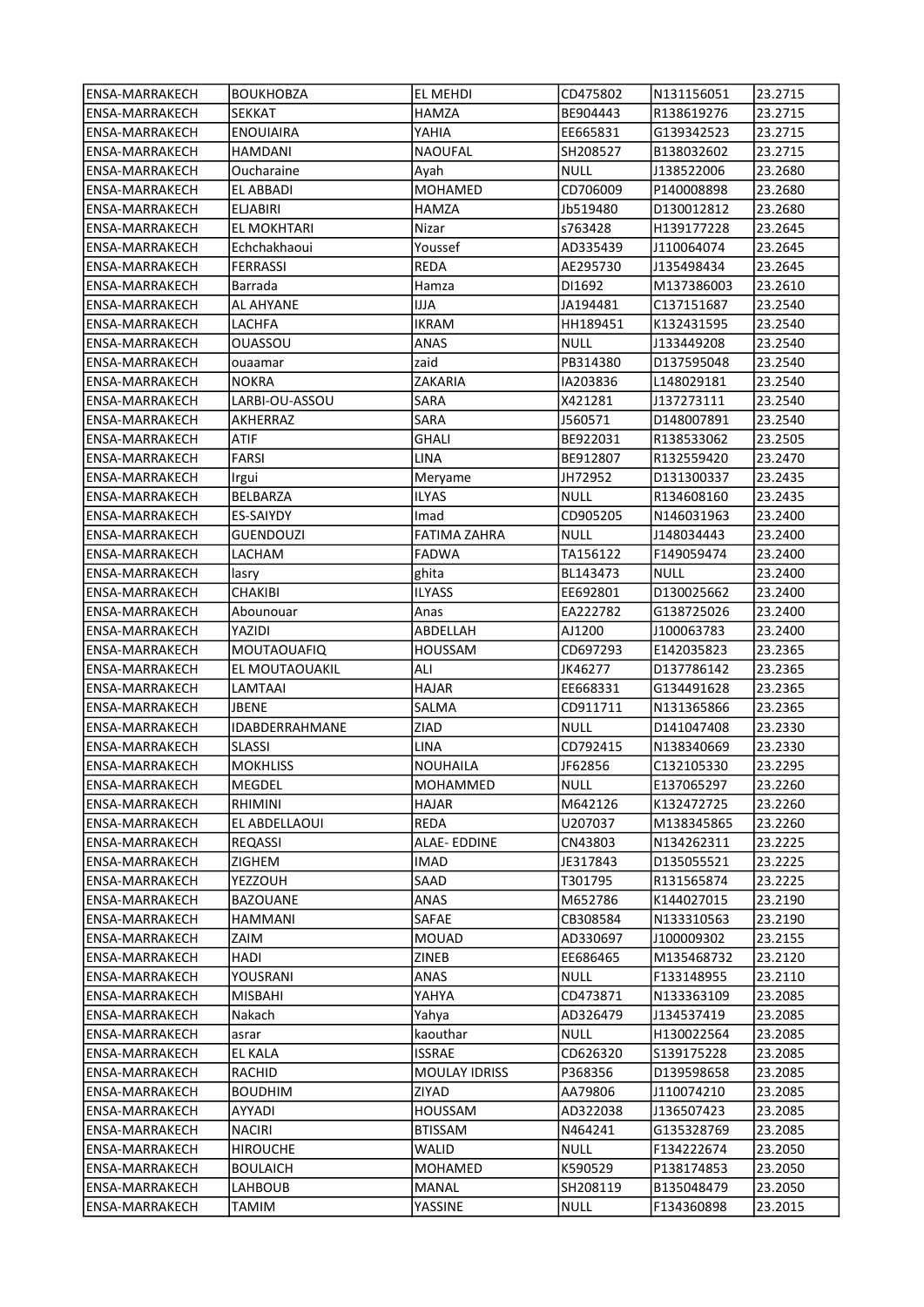| lensa-marrakech       | <b>BOURAK</b>        | <b>AMINE</b>      | CD475965         | N145031979 | 23.2015            |
|-----------------------|----------------------|-------------------|------------------|------------|--------------------|
| ENSA-MARRAKECH        | WIDADI               | IBRAHIM           | BJ467451         | R130598014 | 23.2015            |
| ENSA-MARRAKECH        | HAFIDI               | MEHDI             | G755774          | E149201703 | 23.1980            |
| <b>ENSA-MARRAKECH</b> | Laghlimi             | Asmae             | NULL             | E147196520 | 23.1945            |
| <b>ENSA-MARRAKECH</b> | <b>BENDAHOU</b>      | ANAS              | BB201680         | R145085818 | 23.1945            |
| ENSA-MARRAKECH        | <b>BELIL</b>         | <b>ATAE ALLAH</b> | CD387875         | N147029513 | 23.1910            |
| ENSA-MARRAKECH        | <b>HMAISSI</b>       | HAITHAM           | EE669123         | G145029731 | 23.1910            |
| ENSA-MARRAKECH        | <b>IGAJANE</b>       | ABDELLAH          | <b>NULL</b>      | D137568433 | 23.1910            |
| <b>ENSA-MARRAKECH</b> | EL OUAHBI EL AHMADI  | <b>KHOLOUD</b>    | <b>NULL</b>      | J133389985 | 23.1910            |
| ENSA-MARRAKECH        | Souba                | AYMANE            | WA304542         | F142076871 | 23.1875            |
| ENSA-MARRAKECH        | EL ABDI              | IBRAHIM           | D593705          | M130119973 | 23.1875            |
| ENSA-MARRAKECH        | AZZI                 |                   | AA111688         | J133104706 | 23.1875            |
|                       |                      | Oussama           |                  |            | 23.1875            |
| ENSA-MARRAKECH        | ALLOUCHI             | SALMA             | D594519          | M134462641 |                    |
| <b>ENSA-MARRAKECH</b> | AZENNOUD             | WALID             | NULL             | R120016579 | 23.1840            |
| ENSA-MARRAKECH        | <b>BACHAR</b>        | YASSINE           | AS15109          | J148012215 | 23.1805            |
| ENSA-MARRAKECH        | EL OUMAMI            | SARA              | AA104400         | J110013797 | 23.1805            |
| <b>ENSA-MARRAKECH</b> | REZKI                | ISMAIL            | BW25895          | R131741191 | 23.1805            |
| <b>ENSA-MARRAKECH</b> | <b>ABOUCHATIR</b>    | ANOUAR            | EE698166         | G138637364 | 23.1805            |
| ENSA-MARRAKECH        | <b>MECHKOR</b>       | FADOUA            | 1755859          | L142036298 | 23.1805            |
| ENSA-MARRAKECH        | <b>RTAL</b>          | KHADIJA           | BB196042         | R139927836 | 23.1770            |
| ENSA-MARRAKECH        | ZAMAMA               | MOHAMED           | LC349179         | P140033197 | 23.1770            |
| ENSA-MARRAKECH        | KHAIR                | ABDERRAHIM        | GI2827           | E142066572 | 23.1770            |
| ENSA-MARRAKECH        | Siwar                | Abdallah          | G557812          | E138086724 | 23.1735            |
| ENSA-MARRAKECH        | RAHIOUI              | LAMYAE            | CB340462         | N132082367 | 23.1700            |
| ENSA-MARRAKECH        | <b>KSIOUAR</b>       | WISSAL            | AS15513          | J138502790 | 23.1700            |
| ENSA-MARRAKECH        | Danguir              | Basma             | D597416          | M131304612 | 23.1700            |
| ENSA-MARRAKECH        | <b>BENHAIMOUD</b>    | OUSSAMA           | BB204322         | R135364564 | 23.1665            |
| ENSA-MARRAKECH        | EL-ACHAOUI           | HALIMA            | NULL             | R139348157 | 23.1665            |
| ENSA-MARRAKECH        | LARDA                | Hibatallah        | BK708415         | R139444289 | 23.1665            |
| ENSA-MARRAKECH        | <b>FERTASSE</b>      | AIMAD             | JE318471         | D131147877 | 23.1595            |
| ENSA-MARRAKECH        | DOUNIA               | GHITA             | BE895117         | R133277471 | 23.1595            |
| <b>ENSA-MARRAKECH</b> | RIAHI                | ZINEB             | WA277655         | R130106686 | 23.1595            |
| ENSA-MARRAKECH        | Janati Idrissi       | Mehdi             | L672643          | P120000060 | 23.1560            |
| <b>ENSA-MARRAKECH</b> | <b>ELHILALI</b>      | HASSAN            | AE305127         | J134160267 | 23.1560            |
| ENSA-MARRAKECH        | EL JIHAOUI           | BASSAM            | QA193572         | F139085196 | 23.1540            |
| ENSA-MARRAKECH        | CHEMMOUKHI           | MOUAD             | CD744234         | N146003070 | 23.1490            |
| ENSA-MARRAKECH        | <b>ATTAYEBI</b>      | ABOUBAKR          | SZ19439          | H135110782 | 23.1455            |
| ENSA-MARRAKECH        | TAMMAM               | FATIMA EZZAHRA    | A749939          | J100009310 | 23.1420            |
| ENSA-MARRAKECH        | AMRANI               | Samia             | EE796075         | G133513447 | 23.1420            |
| ENSA-MARRAKECH        | <b>ES.SAFI</b>       | NOUSSAYBA         | CD475594         | N142014058 | 23.1420            |
| <b>ENSA-MARRAKECH</b> | <b>MOUHCINE</b>      | ABDELHAMID        | HH77959          | K138337422 | 23.1385            |
| <b>ENSA-MARRAKECH</b> | <b>BOUREGAA</b>      | OUSSAMA           | EC71004          | G130697610 | 23.1385            |
| ENSA-MARRAKECH        | <b>RIOUCH</b>        | YOUSRA            | D593780          | M132515814 | 23.1350            |
| <b>ENSA-MARRAKECH</b> |                      |                   |                  | A136009698 |                    |
| ENSA-MARRAKECH        | ELMADDAH<br>OUAZZANI | Hajar<br>ALI      | NULL<br>CD905566 | N132344872 | 23.1350<br>23.1350 |
|                       |                      |                   |                  |            |                    |
| <b>ENSA-MARRAKECH</b> | NAHLI                | GHITA             | <b>NULL</b>      | G133412807 | 23.1350            |
| ENSA-MARRAKECH        | HAMMANI              | YOUNES            | CB333543         | N134245284 | 23.1350            |
| ENSA-MARRAKECH        | ABID                 | MOHAMED           | Q343023          | F130011827 | 23.1315            |
| ENSA-MARRAKECH        | <b>KOSSIR</b>        | SARA              | DI1500           | M136281101 | 23.1315            |
| <b>ENSA-MARRAKECH</b> | SAIDI                | SAFAE             | GI2964           | E133165715 | 23.1315            |
| <b>ENSA-MARRAKECH</b> | LEFRAIS              | SALMA             | JH73218          | D137462876 | 23.1280            |
| ENSA-MARRAKECH        | EL FADLI             | Achraf            | BL164763         | R138246085 | 23.1280            |
| ENSA-MARRAKECH        | <b>LECHGUER</b>      | HAMZA             | GA237738         | E131119691 | 23.1245            |
| ENSA-MARRAKECH        | IZAM                 | Maroua            | EE673199         | G130138197 | 23.1245            |
| ENSA-MARRAKECH        | SAOUD                | OUMAIMA           | AD331700         | J136537677 | 23.1210            |
| ENSA-MARRAKECH        | KAMAL                | MANAL             | Bk636650         | R138795209 | 23.1210            |
| ENSA-MARRAKECH        | BENKIRANE            | REDA              | BE928210         | R138540534 | 23.1175            |
| ENSA-MARRAKECH        | <b>CHAFIQ</b>        | HASSANE           | HH76544          | K130043025 | 23.1140            |
| ENSA-MARRAKECH        | ECHABLAOUI           | Marouane          | D585687          | M131515824 | 23.1140            |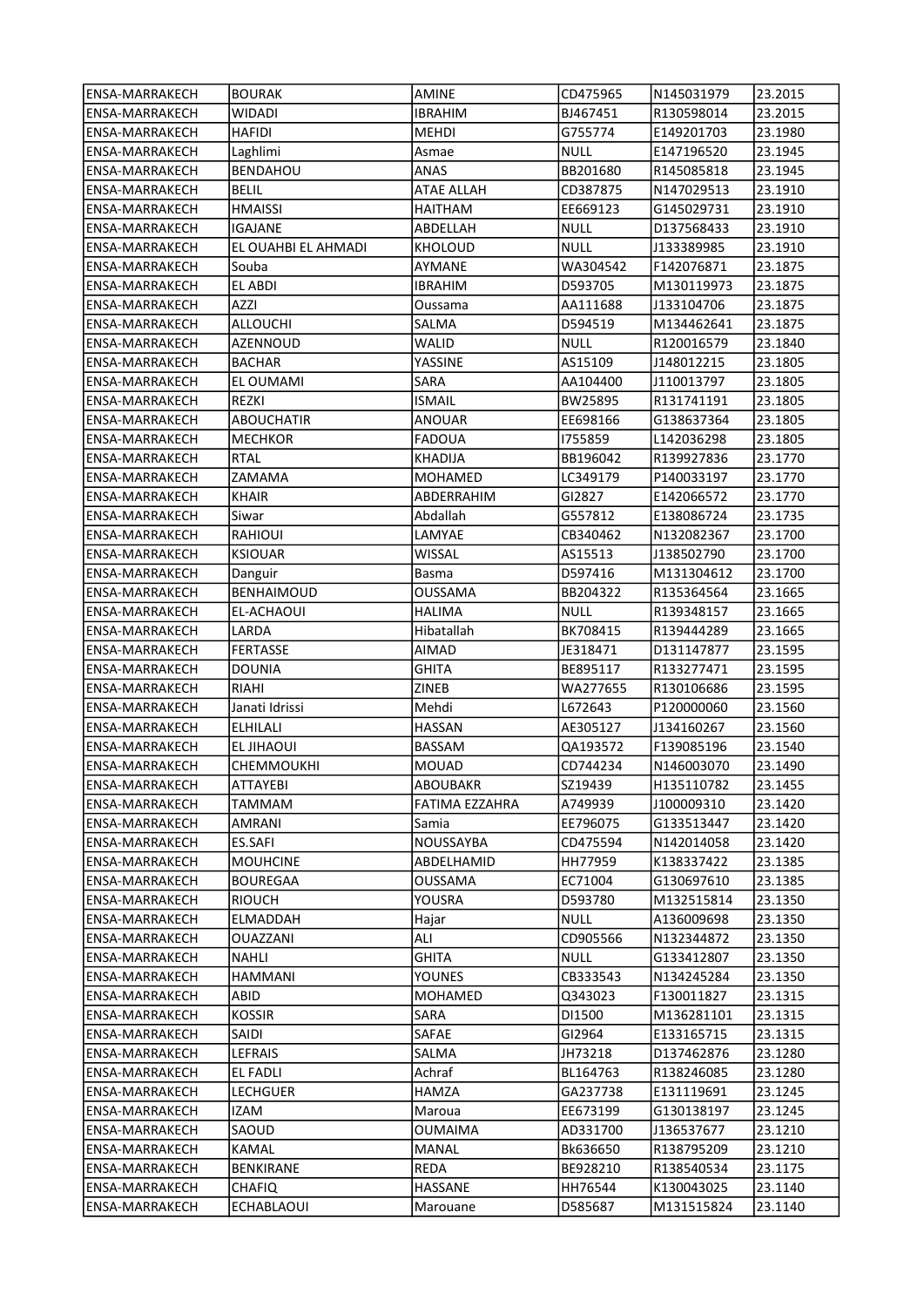| ENSA-MARRAKECH        | KABBAJ                | <b>MALAK</b>    | BE916007    | R139590748 | 23.1105 |
|-----------------------|-----------------------|-----------------|-------------|------------|---------|
| ENSA-MARRAKECH        | BOULBLAH              | ROMAYSSAA       | TA156207    | F147059493 | 23.1105 |
| ENSA-MARRAKECH        | EJJABRI               | Nouhaila        | NULL        | F131303185 | 23.1105 |
| ENSA-MARRAKECH        | <b>MOUNTASSIR</b>     | Chadi           | U206036     | M141042390 | 23.1105 |
| ENSA-MARRAKECH        | <b>FARID</b>          | MOHAMMED AMINE  | BJ469226    | R135913923 | 23.1070 |
| ENSA-MARRAKECH        | <b>BOUALAM</b>        | HANANE          | CB327022    | N133122571 | 23.1070 |
| ENSA-MARRAKECH        | <b>MOURAD</b>         | YOUSSEF         | <b>NULL</b> | L143033008 | 23.1035 |
| <b>ENSA-MARRAKECH</b> | CHAAR                 | SARA            | DI4604      | M120083541 | 23.1035 |
| <b>ENSA-MARRAKECH</b> | EL MRINI              | <b>MAROUANE</b> | <b>NULL</b> | S134214451 | 23.1035 |
| ENSA-MARRAKECH        | TAHIR                 | KHADIJA         | AD328905    | J137197055 | 23.1000 |
| ENSA-MARRAKECH        | LAMNAOUAR             | HAJAR           | WA259879    | F135112238 | 23.0970 |
| <b>ENSA-MARRAKECH</b> | <b>ORKHIS</b>         | WALID           | WA303527    | F136097375 | 23.0965 |
| <b>ENSA-MARRAKECH</b> | KABBAJ                | Mohamed Ghali   | EE852959    | G138674772 | 23.0965 |
| ENSA-MARRAKECH        | Drissi Kaitouni       | Saad            | BL164162    | R131594162 | 23.0930 |
| ENSA-MARRAKECH        | GRIRHARMANE           | <b>MUSTAPHA</b> | BK702862    | R131440037 | 23.0930 |
| ENSA-MARRAKECH        | RACHED                | <b>JIHANE</b>   | TK27749     | F143007556 | 23.0895 |
| ENSA-MARRAKECH        | Zahiri                | Akram           | TA157757    | F147058182 | 23.0895 |
| ENSA-MARRAKECH        | <b>HMOUNI</b>         | Hajar           | GI7114      | E142142177 | 23.0825 |
| ENSA-MARRAKECH        | LABAALLI              | <b>MAHJOUBA</b> | JC616500    | D141067368 | 23.0790 |
| <b>ENSA-MARRAKECH</b> | <b>ZITOUNI</b>        | ASMAA           | NULL        | R136498559 | 23.0760 |
| <b>ENSA-MARRAKECH</b> | <b>OULAHRAOUT</b>     | ABDERRAHIM      | PB272343    | D137608860 | 23.0755 |
| ENSA-MARRAKECH        | <b>EN-NICHE</b>       | <b>NIZAR</b>    | BJ468290    | R130289036 | 23.0755 |
| ENSA-MARRAKECH        | <b>BAHEND</b>         | <b>AYOUB</b>    | JB519203    | D139052450 | 23.0755 |
| ENSA-MARRAKECH        | Ouazragh              | yassine         | BE921954    | R110034003 | 23.0720 |
| ENSA-MARRAKECH        | CHAIBI                | FATIMA EZZAHRA  | GK157091    | E148191384 | 23.0720 |
| ENSA-MARRAKECH        | EL GHAROUSSI          | YASMINE         | NULL        | R144010844 | 23.0685 |
| ENSA-MARRAKECH        | Eddahbi               | Rim             | AD329746    | J133531504 | 23.0650 |
| <b>ENSA-MARRAKECH</b> | SOBHANE               | FAHD            | T316566     | R130065148 | 23.0650 |
| ENSA-MARRAKECH        | FATIH                 | KAWTAR          | JE319465    | D132200091 | 23.0650 |
| ENSA-MARRAKECH        | KHIZRAN               | AKRAM           | NULL        | R138459929 | 23.0650 |
| ENSA-MARRAKECH        | EL AOUDI              | ABDERRAHMANE    | AD322450    | J110011378 | 23.0615 |
| ENSA-MARRAKECH        | <b>DOUAIK</b>         | HAJAR           | AD326404    | J137453295 | 23.0615 |
| <b>ENSA-MARRAKECH</b> | EL AISSAOUI           | <b>NADA</b>     | <b>NULL</b> | J131370343 | 23.0580 |
| ENSA-MARRAKECH        | EL BAHJA              | SOUFIANE        | NULL        | G132181855 | 23.0580 |
| ENSA-MARRAKECH        | ZAOUIA                | SOURAYA         | MA153717    | K139470814 | 23.0550 |
| ENSA-MARRAKECH        | BAHI                  | DIKRA           | NULL        | R131834627 | 23.0520 |
| <b>ENSA-MARRAKECH</b> | <b>ALAMI HAMEDANE</b> | AHMED           | CD699289    | N135368287 | 23.0510 |
| ENSA-MARRAKECH        | TAZARI                | HATIM           | CD475964    | N133339239 | 23.0510 |
| ENSA-MARRAKECH        | LAKHAL                | ZINEB           | CD678583    | N133351516 | 23.0510 |
| <b>ENSA-MARRAKECH</b> | <b>JABBARI</b>        | MOHAMMED        | ZT308233    | S134159996 | 23.0475 |
| ENSA-MARRAKECH        | KARMOUCH              | <b>IMANE</b>    | SH194207    | G137714727 | 23.0440 |
| ENSA-MARRAKECH        | <b>EZZITOUNI</b>      | Imane           | EE697342    | G130710201 | 23.0440 |
| ENSA-MARRAKECH        | ZRHAIDA               | OUMA?MA         | IB258229    | L138127112 | 23.0405 |
| ENSA-MARRAKECH        | BENAREJ               | YASSINE         | M648560     | K144037988 | 23.0405 |
| ENSA-MARRAKECH        | ZAITOUNI              | Youness         | HH79421     | K134403847 | 23.0405 |
| ENSA-MARRAKECH        | <b>AITELHADJ</b>      | YASSMINE        | EE680361    | G134365024 | 23.0370 |
| ENSA-MARRAKECH        | SAFAR                 | HAMZA           | AD324189    | J131523787 | 23.0335 |
| ENSA-MARRAKECH        | <b>ZIOUANI</b>        | OTHMANE         | CD749010    | N133047231 | 23.0335 |
| ENSA-MARRAKECH        | <b>DIOUANE</b>        | SOUKAINA        | <b>NULL</b> | R144011871 | 23.0335 |
| ENSA-MARRAKECH        | KINANI                | OUMAYMA         | BB203678    | R131546835 | 23.0265 |
| ENSA-MARRAKECH        | AIT EL CADI           | FATIMA ZAHRA    | BA16683     | R138457819 | 23.0230 |
| ENSA-MARRAKECH        | Chadil                | Salma           | WA303740    | F138250844 | 23.0230 |
| ENSA-MARRAKECH        | <b>KOUISS</b>         | ABDESSALAM      | NULL        | H130000002 | 23.0195 |
| ENSA-MARRAKECH        | Ouari                 | Ilyas           | AD292930    | NULL       | 23.0160 |
| ENSA-MARRAKECH        | <b>HABBOUN</b>        | ZIAD            | AE302132    | J132433060 | 23.0160 |
| ENSA-MARRAKECH        | ALLALI                | SOUKAINA        | <b>NULL</b> | N146015381 | 23.0125 |
| ENSA-MARRAKECH        | AMENHAR               | <b>DOHA</b>     | EE686588    | G131574442 | 23.0125 |
| ENSA-MARRAKECH        | SAQOUANE              | ALAA            | EE901276    | G130779487 | 23.0125 |
| ENSA-MARRAKECH        | MANSOURI              | Abir            | T312766     | R131788728 | 23.0125 |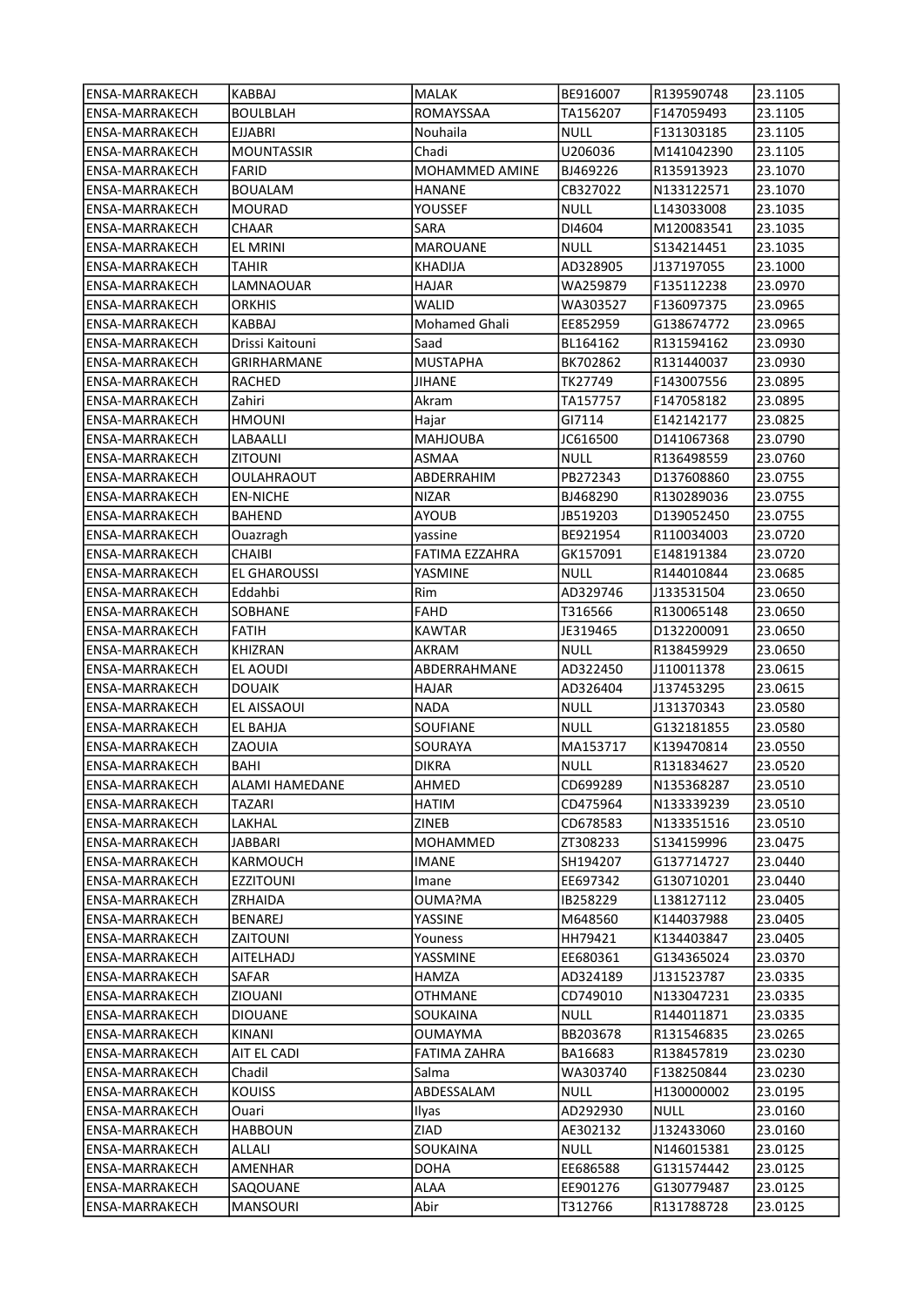| lENSA-MARRAKECH                                | EL MIR              | AYA                   | AE813                | J120009404               | 23.0090            |
|------------------------------------------------|---------------------|-----------------------|----------------------|--------------------------|--------------------|
| ENSA-MARRAKECH                                 | <b>MOUNIB</b>       | Douaa                 | S773078              | H130016119               | 23.0090            |
| ENSA-MARRAKECH                                 | <b>EL AROUSSI</b>   | ABDESSAMAD            | Y509665              | G139244233               | 23.0090            |
| ENSA-MARRAKECH                                 | EL MAKOUL           | CHAIMA                | J556962              | D133089987               | 23.0070            |
| ENSA-MARRAKECH                                 | <b>OUSSI</b>        | HIBA                  | JK42698              | D143005257               | 23.0070            |
| ENSA-MARRAKECH                                 | ASSOUFI             | <b>HASNA</b>          | JK47475              | D143005227               | 23.0055            |
| <b>ENSA-MARRAKECH</b>                          | FARAZDAG            | MARYEM                | JK46275              | D133380560               | 23.0020            |
| ENSA-MARRAKECH                                 | RHAOUTI             | AHMED TAHA            | AA94326              | J139180818               | 22.9985            |
| ENSA-MARRAKECH                                 | MIAH                | OUMAIMA               | M632231              | K130485815               | 22.9985            |
| ENSA-MARRAKECH                                 | ELMAHMOUD           | FATIHA                | AE305121             | J134515926               | 22.9950            |
| ENSA-MARRAKECH                                 | AHSISSENE           | AHMED AMINE           | BE895069             | R131503510               | 22.9920            |
| ENSA-MARRAKECH                                 | ZNINED              | YASSINE               | NULL                 | E149192834               | 22.9915            |
| <b>ENSA-MARRAKECH</b>                          | AMTALSSI            | MAHDI                 | <b>NULL</b>          | H134407425               | 22.9915            |
| ENSA-MARRAKECH                                 | EL YAAGOUBI         | TAWFIK                | NULL                 | \$138309516              | 22.9880            |
| ENSA-MARRAKECH                                 | CHARKI              | OUIAM                 | NULL                 | E143195963               | 22.9880            |
| ENSA-MARRAKECH                                 | <b>BOUZIANE</b>     | Anass                 | WA300519             | F142049780               | 22.9880            |
| ENSA-MARRAKECH                                 | MAHDAD              | ILYASS                | AD275634             | J100061235               | 22.9880            |
|                                                |                     |                       |                      |                          |                    |
| ENSA-MARRAKECH<br>ENSA-MARRAKECH               | ABOUELABBAS         | DOHA<br>NIHAL         | EC73789<br>LA162000  | G136806721<br>P141078627 | 22.9880<br>22.9845 |
|                                                | NAKMOUCH<br>FILALI  | ALI                   |                      |                          |                    |
| ENSA-MARRAKECH                                 |                     |                       | J563260              | D141047054               | 22.9845<br>22.9830 |
| ENSA-MARRAKECH<br><b>ENSA-MARRAKECH</b>        | EL FEHAIM           | LAILA                 | J541844              | D149007909               |                    |
|                                                | RIAHI               | ZAKARIA               | NULL                 | A139013017               | 22.9810            |
| ENSA-MARRAKECH                                 | <b>BOUZID</b>       | <b>JAMAL</b>          | JD93405              | D134832985               | 22.9810            |
| ENSA-MARRAKECH                                 | TALIBI ALAOUI       | OMAR                  | J560209              | D144052791               | 22.9810            |
| ENSA-MARRAKECH                                 | MAKHOUKHI           | Aya                   | BK704730             | R110010456               | 22.9800            |
| ENSA-MARRAKECH                                 | ABDESSAMI           | MARWA                 | BH596252             | R110167839               | 22.9740            |
| ENSA-MARRAKECH                                 | LAGHMAMI            | HASNA                 | PB317816             | D110064904               | 22.9710            |
| ENSA-MARRAKECH                                 | ZBAKH               | INASS                 | K587276              | P133453013               | 22.9705            |
| ENSA-MARRAKECH                                 | KHALDOUNE           | <b>BADR</b>           | BV145                | R137429005               | 22.9705            |
| ENSA-MARRAKECH                                 | RAHAL               | <b>JALAL</b>          | JE319322             | \$138309431              | 22.9705            |
| ENSA-MARRAKECH                                 | <b>BENCHAT</b>      | SALMA                 | <b>NULL</b>          | H134142536               | 22.9705            |
| ENSA-MARRAKECH                                 | AZZAM               | YOUSRA                | T311518              | F139360885               | 22.9680            |
| ENSA-MARRAKECH                                 | TALAA               | EL MOSTAFA            | M628272              | K135448469               | 22.9670            |
| ENSA-MARRAKECH                                 | REDA                | SYHAM                 | BE919573             | R134356133               | 22.9635            |
| ENSA-MARRAKECH                                 | EL JIM              | HIBA                  | SB28512              | H138110727               | 22.9635            |
| ENSA-MARRAKECH                                 | GUIGUI              | SALMA<br>KHAWLA       | GI8672               | E130217035               | 22.9600            |
| <b>ENSA-MARRAKECH</b><br><b>ENSA-MARRAKECH</b> | EL HOUSSAINI        |                       | FB130464<br>JC631829 | H120014265               | 22.9600<br>22.9600 |
|                                                | ATRAOUI             | Ilham                 |                      | D135815770<br>J135119923 |                    |
| ENSA-MARRAKECH                                 | <b>BOUMHROUD</b>    | SOUHAIL               | AD328786             |                          | 22.9600            |
| <b>ENSA-MARRAKECH</b>                          | AGRAM               | NASSIMA               | <b>NULL</b>          | D135908228               | 22.9565            |
| <b>ENSA-MARRAKECH</b>                          | EL MOUHIB           | <b>ACHRAF</b>         | AD297039             | J130021880               | 22.9565            |
| ENSA-MARRAKECH                                 | AKIF                | MOHAMED ALI           | J538898              | D134845868               | 22.9565            |
| ENSA-MARRAKECH                                 | <b>SEKKAT</b>       | ADAM                  | AA80609              | J120012139               | 22.9530            |
| ENSA-MARRAKECH<br>ENSA-MARRAKECH               | Ouyassine<br>HADDOU | oumaima<br>NASR-ALLAH | OD61414<br>BE913662  | A138009684<br>R130398806 | 22.9495<br>22.9495 |
| ENSA-MARRAKECH                                 | khlaif              | mohamed               | SB19079              | H130016928               | 22.9495            |
| ENSA-MARRAKECH                                 | Saadi               | Adam                  | AA96075              | <b>NULL</b>              | 22.9460            |
| ENSA-MARRAKECH                                 | Ennabili            | Ayoub                 | CD474012             | N137343005               | 22.9460            |
| ENSA-MARRAKECH                                 | ASFAJ               | MERYEM                | MA157167             | K134470805               | 22.9440            |
| ENSA-MARRAKECH                                 | bouk                | abdellatif            | SL19020              | B139016068               | 22.9425            |
| ENSA-MARRAKECH                                 | LABID               | YASMINE               | BB187025             | R139764413               | 22.9425            |
| ENSA-MARRAKECH                                 | HAMDANI             | YASSER                | <b>NULL</b>          | R139845499               | 22.9425            |
| ENSA-MARRAKECH                                 | LOUTER              | MAROUA                | J539092              | D136536343               | 22.9425            |
| ENSA-MARRAKECH                                 | TOUAIHER            | <b>YOUNES</b>         | M629292              | F148031813               | 22.9390            |
| ENSA-MARRAKECH                                 | HAZIM               | MAJDA                 | BW29431              | R130002850               | 22.9390            |
| ENSA-MARRAKECH                                 | <b>BOUAYAD</b>      | Asmaa                 | <b>NULL</b>          | G132658162               | 22.9390            |
| ENSA-MARRAKECH                                 | <b>BENLAHCEN</b>    | WIAME                 | DJ405357             | M140015408               | 22.9390            |
| ENSA-MARRAKECH                                 | LAOUNI              | HAMZA                 | K592048              | P131480698               | 22.9390            |
| ENSA-MARRAKECH                                 | EL QORAYCHI         | MAROUANE              | Y500277              | G139267312               | 22.9355            |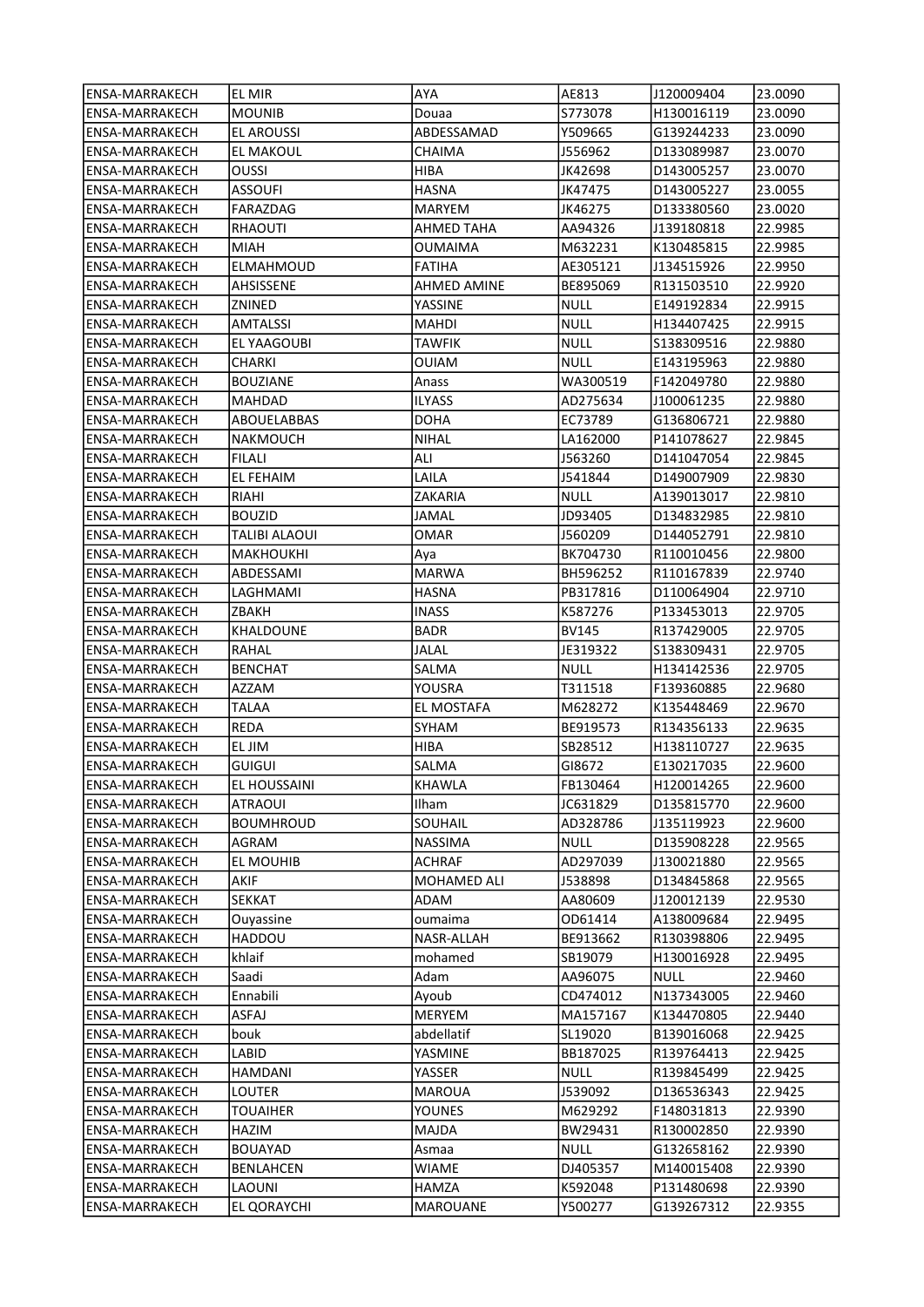| lENSA-MARRAKECH       | <b>BAGHEDOUD</b>     | Safwa           | AL41        | J110000324 | 22.9355 |
|-----------------------|----------------------|-----------------|-------------|------------|---------|
| <b>ENSA-MARRAKECH</b> | NAJIM                | OUALID          | BB206460    | R137323970 | 22.9355 |
| <b>ENSA-MARRAKECH</b> | BARAKAT              | SALMA           | NULL        | R131557666 | 22.9355 |
| ENSA-MARRAKECH        | MABROUK              | <b>IMANE</b>    | 1756084     | L136324445 | 22.9290 |
| ENSA-MARRAKECH        | <b>HANAFI</b>        | <b>KHALIL</b>   | Ad265254    | J139270607 | 22.9285 |
| <b>ENSA-MARRAKECH</b> | <b>BELOUA</b>        | <b>NOUHAILA</b> | X413601     | M139494960 | 22.9285 |
| <b>ENSA-MARRAKECH</b> | <b>METOUEKEL</b>     | <b>HALA</b>     | M652161     | K136456013 | 22.9250 |
| <b>ENSA-MARRAKECH</b> | <b>BORJI</b>         | Nawfal          | AD327348    | J131405407 | 22.9200 |
| ENSA-MARRAKECH        | El Youmni            | Mohammed        | CD474696    | N134361906 | 22.9180 |
| ENSA-MARRAKECH        | RYAD                 | HIBA            | PA178436    | D130710269 | 22.9145 |
| ENSA-MARRAKECH        | <b>ELBOUZIDI</b>     | MOUNA           | LA183600    | P146072934 | 22.9110 |
| <b>ENSA-MARRAKECH</b> | ARRACHMOUN           | <b>KAWTAR</b>   | AS15340     | J144031036 | 22.9110 |
| <b>ENSA-MARRAKECH</b> | RAJI                 | <b>RIM</b>      | SH209295    | B134065727 | 22.9110 |
| ENSA-MARRAKECH        | ORKHIS               | AYMAN           | WA288263    | F136097359 | 22.9110 |
| ENSA-MARRAKECH        | LAAZOUZI             | OMAR            | Q349975     | F130012157 | 22.9110 |
| ENSA-MARRAKECH        | SABOUNI              | KAOUTAR         | <b>NULL</b> | H146032754 | 22.9110 |
| ENSA-MARRAKECH        | ERRAJI               | HANANE          | AD318420    | J133257839 | 22.9080 |
| ENSA-MARRAKECH        | LAHBIB               | SAFIA           | EE963400    | G139649627 | 22.9050 |
| ENSA-MARRAKECH        | EL OUAFI             | SAAD            | BJ473588    | R134781573 | 22.9040 |
| ENSA-MARRAKECH        | MERZOUKI             | AHMED YASSER    | D597894     | M133317727 | 22.9005 |
| ENSA-MARRAKECH        | LAMLILH              | HOUSSAM         | BK661544    | R120032063 | 22.9005 |
| ENSA-MARRAKECH        | ТАНА                 | ANAS            | AD333217    | J137222757 | 22.8970 |
| ENSA-MARRAKECH        | LAHSAINI             | CHAYMAA         | X421419     | J139215179 | 22.8970 |
| ENSA-MARRAKECH        | EL ALLAOUI           | ILYASS          | LC353181    | P147033189 | 22.8935 |
| ENSA-MARRAKECH        | <b>GUEROUANI</b>     | ABDELHAFID      | AA109723    | J133274532 | 22.8935 |
| ENSA-MARRAKECH        | BENABAD              | Mouatazbillah   | EE694128    | G149054877 | 22.8935 |
| ENSA-MARRAKECH        | <b>HADJ MESSAOUD</b> | Ibaa            | AS16231     | J134468115 | 22.8900 |
| ENSA-MARRAKECH        | tannaoui             | mohammed amine  | NULL        | K133507699 | 22.8900 |
| ENSA-MARRAKECH        | KERRAJ               | MOUAD           | BK685057    | R110017980 | 22.8900 |
| ENSA-MARRAKECH        | AYAT                 | LAMIA           | BB209552    | R132527749 | 22.8900 |
| ENSA-MARRAKECH        | ARFFAK               | <b>NAIMA</b>    | JM95008     | Y130025508 | 22.8900 |
| <b>ENSA-MARRAKECH</b> | EL LOUSSI            | NAJWA           | BJ472965    | R135321740 | 22.8865 |
| <b>ENSA-MARRAKECH</b> | el hariri            | ibrahim         | DC40344     | M130026148 | 22.8865 |
| ENSA-MARRAKECH        | ABOUED-DIHAJ         | SOUHAIL         | EE948476    | G148010247 | 22.8865 |
| ENSA-MARRAKECH        | MARZAK               | MANAL           | BJ472205    | R132302895 | 22.8865 |
| ENSA-MARRAKECH        | <b>BENELHAOUARE</b>  | MAROUA          | EE766672    | G134500390 | 22.8840 |
| <b>ENSA-MARRAKECH</b> | <b>BOUFOUSS</b>      | NOUREDDINE      | J559735     | D132762107 | 22.8830 |
| ENSA-MARRAKECH        | EL JAMIY             | ISMAIL          | NULL        | R132835552 | 22.8830 |
| ENSA-MARRAKECH        | IDY                  | MOHAMED         | TK30381     | G145020767 | 22.8795 |
| <b>ENSA-MARRAKECH</b> | <b>TALBI</b>         | <b>MARIA</b>    | FB126921    | H138035562 | 22.8795 |
| ENSA-MARRAKECH        | MAZIRI               | YAHYA           | BM42199     | R132664335 | 22.8795 |
| ENSA-MARRAKECH        | ZAAZOUA              | SABRINE         | U197111     | M130014488 | 22.8760 |
| <b>ENSA-MARRAKECH</b> | KHATOUF              | MARIAM          | CD515206    | N146028830 | 22.8760 |
| <b>ENSA-MARRAKECH</b> | <b>BENOMAR</b>       | KHAWLA          | AE296937    | J131473941 | 22.8760 |
| ENSA-MARRAKECH        | BENMANSOUR           | MOHAMMED        | AS14669     | J144054699 | 22.8760 |
| ENSA-MARRAKECH        | LAHBIB               | HACHIM          | P334187     | D135588950 | 22.8760 |
| ENSA-MARRAKECH        | DAHMANE              | SALMA           | <b>NULL</b> | G138808450 | 22.8720 |
| ENSA-MARRAKECH        | <b>BENNANI</b>       | MOHAMED ALI     | AD315448    | J110073988 | 22.8690 |
| ENSA-MARRAKECH        | KASMI                | MOHAMED YASSINE | AA113908    | J100049968 | 22.8690 |
| ENSA-MARRAKECH        | <b>BENAMI</b>        | RAYHANE         | AD302798    | J131274474 | 22.8660 |
| ENSA-MARRAKECH        | GHANIM               | Nohaila         | BH637973    | R139557656 | 22.8620 |
| ENSA-MARRAKECH        | MOULANE              | ZINEB           | EE667608    | G131178893 | 22.8550 |
| ENSA-MARRAKECH        | ALAHYAN              | IMANE           | EE668589    | G135710223 | 22.8550 |
| ENSA-MARRAKECH        | <b>BERDOUZI</b>      | AYMANE          | P355528     | D137375278 | 22.8550 |
| ENSA-MARRAKECH        | BENBASSAM            | SAIF EDDINE     | M651200     | K137317310 | 22.8550 |
| ENSA-MARRAKECH        | chareb               | taha            | AA94527     | J100063768 | 22.8515 |
| ENSA-MARRAKECH        | RTEL BENNANI         | <b>ALAE</b>     | CD697593    | N146028798 | 22.8515 |
| ENSA-MARRAKECH        | ZAROUK               | <b>IMANE</b>    | AA112468    | J100025377 | 22.8480 |
| ENSA-MARRAKECH        | EL ADDAOUI           | JAAFAR          | AD323242    | J134535181 | 22.8480 |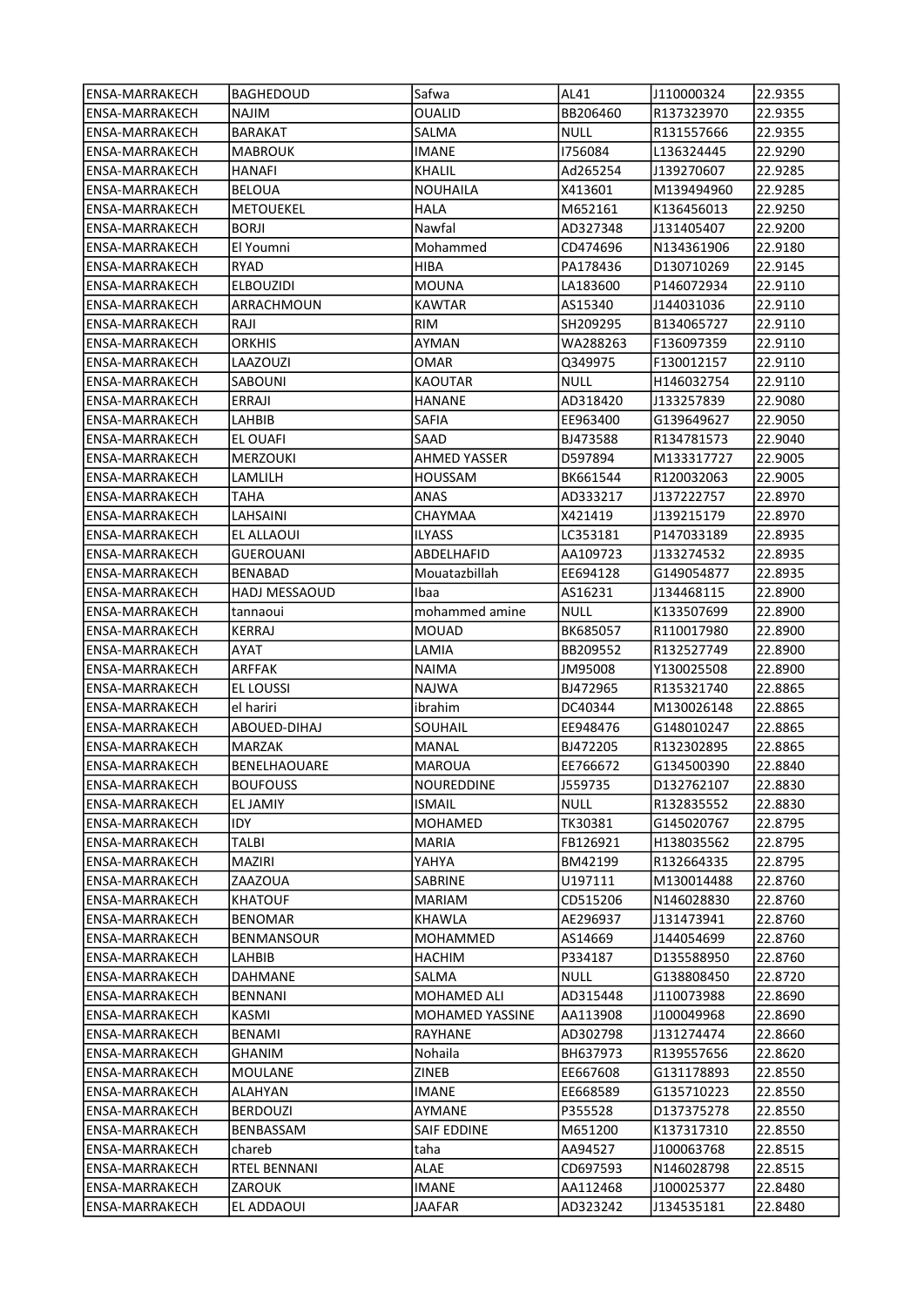| ENSA-MARRAKECH                   | <b>EL MONTASSIR</b>       | ANASS           | DA101953         | M130515875               | 22.8445 |
|----------------------------------|---------------------------|-----------------|------------------|--------------------------|---------|
| ENSA-MARRAKECH                   | AJALE                     | SAAD            | BA24114          | R120037316               | 22.8445 |
| ENSA-MARRAKECH                   | MOUBAL                    | <b>ISSAM</b>    | BB155778         | R138464396               | 22.8445 |
| ENSA-MARRAKECH                   | EL HADRAOUI               | OUMAIMA         | ID116869         | L136137821               | 22.8410 |
| <b>ENSA-MARRAKECH</b>            | LOUZAR                    | Sif-eddine      | NULL             | R139337308               | 22.8375 |
| <b>ENSA-MARRAKECH</b>            | <b>DIDI</b>               | <b>SABRINE</b>  | W454788          | L131024821               | 22.8360 |
| ENSA-MARRAKECH                   | <b>JAYID</b>              | FATIMA EZZAHRA  | NULL             | G133659594               | 22.8360 |
| ENSA-MARRAKECH                   | ramdani                   | Ikram           | CD355973         | N143050524               | 22.8305 |
| ENSA-MARRAKECH                   | <b>IKBANE</b>             | SAMAH           | U205777          | M136495216               | 22.8305 |
| ENSA-MARRAKECH                   | ARARA                     | YOUSSEF         | <b>NULL</b>      | J120009412               | 22.8305 |
| ENSA-MARRAKECH                   | JEBBAR                    | HIBA            | F643858          | H138365392               | 22.8240 |
|                                  |                           | <b>ILYAS</b>    |                  |                          |         |
| ENSA-MARRAKECH                   | AIT MAINA                 |                 | BW25146          | R133533490               | 22.8235 |
| ENSA-MARRAKECH                   | <b>FELHINE</b>            | LINA            | CD615329         | N135373853               | 22.8235 |
| ENSA-MARRAKECH                   | CHARRAFI                  | AHMED           | NULL             | R137290388               | 22.8235 |
| ENSA-MARRAKECH                   | <b>BOUKSIM</b>            | NOUHAILA        | BJ470896         | R137461919               | 22.8235 |
| ENSA-MARRAKECH                   | Benjelloun                | Nada            | NULL             | N135339247               | 22.8235 |
| ENSA-MARRAKECH                   | <b>KHOUITIR</b>           | ANAS            | AD320160         | J110064104               | 22.8200 |
| ENSA-MARRAKECH                   | <b>KHALIS</b>             | HAYAT           | IA201080         | L131150459               | 22.8200 |
| ENSA-MARRAKECH                   | SAMI                      | AYOUB           | PB315506         | D133502033               | 22.8165 |
| ENSA-MARRAKECH                   | ait lahcen                | mohamed         | P362618          | D136586954               | 22.8130 |
| ENSA-MARRAKECH                   | <b>HARTOUT</b>            | YASSER          | G740293          | E146110786               | 22.8130 |
| ENSA-MARRAKECH                   | EL-BTIMI                  | MOHAMMED        | GM227671         | G137652950               | 22.8130 |
| ENSA-MARRAKECH                   | <b>CHERTAK</b>            | HAMZA           | EE682771         | G134351270               | 22.8130 |
| ENSA-MARRAKECH                   | BOUABDELLAH               | Nada            | NULL             | H110037450               | 22.8120 |
| ENSA-MARRAKECH                   | <b>MRABET</b>             | MALAK           | <b>NULL</b>      | M135384322               | 22.8095 |
| ENSA-MARRAKECH                   | <b>MEGANE</b>             | YASSER          | K583058          | P138160621               | 22.8095 |
| ENSA-MARRAKECH                   | EL MOUSTAID               | ASSIA           | CD611317         | N132246691               | 22.8095 |
| ENSA-MARRAKECH                   | KIKI                      | ABDESSAMAD      | JM93915          | D130024000               | 22.8025 |
| ENSA-MARRAKECH                   | MAKHLOUFI                 | MARIEME         | XA139550         | J130067713               | 22.7990 |
| ENSA-MARRAKECH                   | <b>BAKKA</b>              | HASNA           | JH72917          | D134223378               | 22.7970 |
| ENSA-MARRAKECH                   | <b>MOULKI</b>             | Nada            | BE902522         | R110066832               | 22.7940 |
| ENSA-MARRAKECH                   | <b>ERRAFIK</b>            | HIBA            | QA194937         | F137125738               | 22.7920 |
| ENSA-MARRAKECH                   | EL HOUJJAJI               | <b>WIAM</b>     | <b>NULL</b>      | L137159099               | 22.7910 |
| ENSA-MARRAKECH                   | <b>RAFIA</b>              | <b>MOUNA</b>    | BJ468474         | R136551618               | 22.7910 |
| ENSA-MARRAKECH                   | <b>EL FEKAK</b>           | SARA            | AG175            | J110013802               | 22.7850 |
| ENSA-MARRAKECH                   | DEHBI                     | YAKOUB          | GK157712         | E140087997               | 22.7850 |
| <b>ENSA-MARRAKECH</b>            | <b>HADROU</b>             | Adnan           | Y504915          | G131697949               | 22.7850 |
| ENSA-MARRAKECH                   | ZBAIDI                    | HAJAR           | HH190584         | K130136662               | 22.7850 |
| ENSA-MARRAKECH                   | <b>HMOUJANE</b>           | OMAR            | J561068          | D132617779               | 22.7850 |
| ENSA-MARRAKECH                   | EL GHARROUBI              | <b>IHSANE</b>   | AG1325           | J120000253               | 22.7820 |
| <b>ENSA-MARRAKECH</b>            | <b>BOUHAJBANE</b>         | <b>ILYAS</b>    | AS16723          | J134502473               | 22.7815 |
| ENSA-MARRAKECH                   | NAZIH                     | REDA            | BB205022         | R137245947               | 22.7815 |
| ENSA-MARRAKECH                   | <b>RAFA</b>               | GHITA           | <b>NULL</b>      | J136107217               | 22.7815 |
|                                  |                           |                 |                  |                          | 22.7790 |
| ENSA-MARRAKECH<br>ENSA-MARRAKECH | Ait Taleb<br><b>SNIDI</b> | Hiba<br>WISSAL  | DI999<br>DN38186 | M135304610<br>M130120666 | 22.7780 |
|                                  |                           |                 |                  |                          |         |
| ENSA-MARRAKECH                   | SALHI                     | IBTISSAM        | F677198          | H120015110<br>F136378003 | 22.7780 |
| ENSA-MARRAKECH                   | MAJIDI                    | CHAIMAA         | Q354698          |                          | 22.7760 |
| ENSA-MARRAKECH                   | MAAKOUL                   | <b>ACHRAF</b>   | EE637185         | G133617966               | 22.7745 |
| ENSA-MARRAKECH                   | AIT NACER                 | OUISSAL         | SH205887         | B131072618               | 22.7745 |
| ENSA-MARRAKECH                   | AKKA                      | ABIR            | JM95586          | D141045371               | 22.7730 |
| ENSA-MARRAKECH                   | IOUNOUSSE                 | OUSSAMA         | AA113541         | J100021820               | 22.7710 |
| ENSA-MARRAKECH                   | <b>BENZHA</b>             | MARIEME         | AA114117         | E142187763               | 22.7710 |
| ENSA-MARRAKECH                   | <b>AOUICH</b>             | ABDERRAHIM      | V365899          | M137294293               | 22.7710 |
| ENSA-MARRAKECH                   | EL MOUHILI                | AYMEN           | HH36688          | K130060958               | 22.7710 |
| ENSA-MARRAKECH                   | <b>OUEQQAS</b>            | <b>IBTISSAM</b> | <b>NULL</b>      | S130030433               | 22.7710 |
| ENSA-MARRAKECH                   | EL IDRISSY                | HANANE          | BB205837         | R134316018               | 22.7700 |
| ENSA-MARRAKECH                   | AGHANI                    | YOUNES          | BE912898         | R110056547               | 22.7700 |
| ENSA-MARRAKECH                   | Serraj                    | Lamiae          | L676483          | P110134076               | 22.7675 |
| ENSA-MARRAKECH                   | <b>EL AKEL</b>            | HAMZA           | AA77773          | J110056882               | 22.7640 |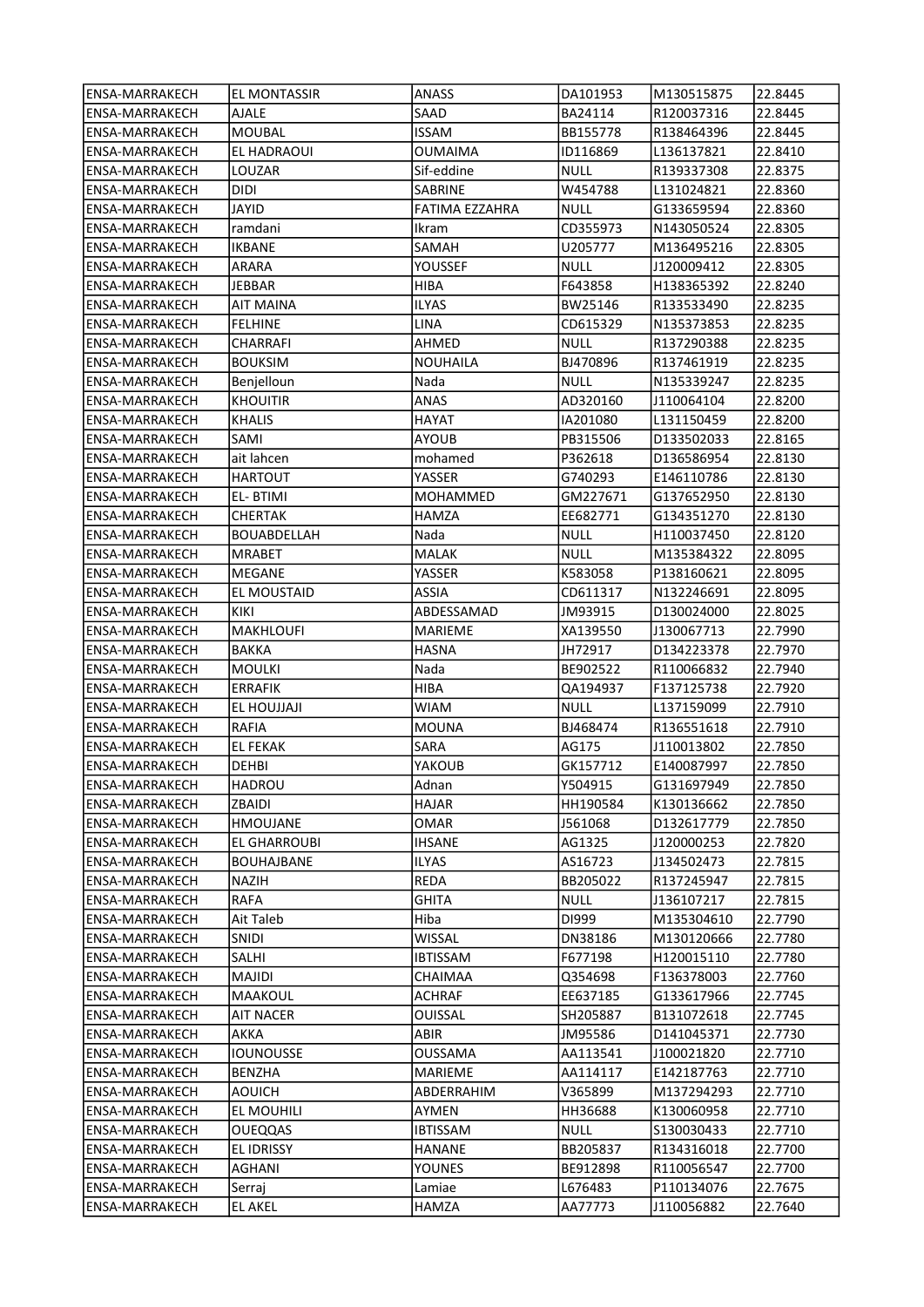| lENSA-MARRAKECH       | <b>BENNANE</b>      | ILYASS          | BB208455    | R133464381 | 22.7640 |
|-----------------------|---------------------|-----------------|-------------|------------|---------|
| ENSA-MARRAKECH        | <b>JEBBOURI</b>     | Ayoub           | U204506     | M138413762 | 22.7640 |
| <b>ENSA-MARRAKECH</b> | Filali              | Yahya           | NULL        | K138361790 | 22.7640 |
| ENSA-MARRAKECH        | <b>BEDDA</b>        | FATIMA EZZAHRA  | BA17418     | R145014358 | 22.7640 |
| ENSA-MARRAKECH        | LIKRAM              | Basma           | Q357166     | F131110475 | 22.7610 |
| ENSA-MARRAKECH        | AMZIL               | <b>OUMAIMA</b>  | Z652348     | S144023088 | 22.7610 |
| <b>ENSA-MARRAKECH</b> | <b>KHARBY</b>       | RAYHANA         | BK718751    | R132650729 | 22.7610 |
| <b>ENSA-MARRAKECH</b> | AIT BIHI            | LAILA           | EE948846    | J133074873 | 22.7605 |
| <b>ENSA-MARRAKECH</b> | EL KHAYYARI         | <b>WIAME</b>    | <b>NULL</b> | M135175638 | 22.7570 |
| <b>ENSA-MARRAKECH</b> | MAATAOUI            | <b>ILYAS</b>    | SH209026    | B131072713 | 22.7465 |
| ENSA-MARRAKECH        | OUSSAD              | AYMANE          | G740078     | E141110793 | 22.7465 |
| ENSA-MARRAKECH        | JEMMAH              | <b>KENZA</b>    | BK717451    | F130148939 | 22.7460 |
| <b>ENSA-MARRAKECH</b> | <b>MOKHLIS</b>      | <b>ILYAS</b>    | HH119041    | K110027706 | 22.7430 |
| ENSA-MARRAKECH        | Ezzaki              | Chadine         | AA77780     | J100062032 | 22.7430 |
| <b>ENSA-MARRAKECH</b> | BENGARAI            | <b>ANOUAR</b>   | DA98042     | M134347094 | 22.7430 |
| ENSA-MARRAKECH        | MOUSSAOUI           | <b>OUSSAMA</b>  | BB201714    | R136330199 | 22.7430 |
| ENSA-MARRAKECH        | Bouzouggar          | Adam            | AD289085    | J134182045 | 22.7430 |
| <b>ENSA-MARRAKECH</b> | EL HIDAOUI          | SOUAD           | MC308119    | K135143786 | 22.7430 |
| ENSA-MARRAKECH        | ANASSE              | SOUKAINA        | J556981     | D141023592 | 22.7430 |
| ENSA-MARRAKECH        | HANCHOUCH           | MOHAMED AMINE   | <b>NULL</b> | F131189328 | 22.7430 |
| <b>ENSA-MARRAKECH</b> | <b>TAGHZAOUI</b>    | SALMA           | BJ474183    | R133289097 | 22.7430 |
| ENSA-MARRAKECH        | IDARENE             | IMANE           | AA103404    | J110066169 | 22.7395 |
| <b>ENSA-MARRAKECH</b> | H'lal               | Aya             | <b>NULL</b> | C130118742 | 22.7395 |
| ENSA-MARRAKECH        | <b>AGNAOU</b>       | Chaimae         | AS14633     | J147031006 | 22.7395 |
| <b>ENSA-MARRAKECH</b> | <b>EL OMARI</b>     | SALMA           | 1756602     | L120021608 | 22.7395 |
| ENSA-MARRAKECH        | ANTARI              | Oumayma         | <b>NULL</b> | G135513260 | 22.7370 |
| ENSA-MARRAKECH        | MARWA               | ELALLAM         | GI9135      | E131217312 | 22.7360 |
| <b>ENSA-MARRAKECH</b> | ELHASSANI EL ALAOUI | <b>ZINEB</b>    | P365778     | D110037915 | 22.7360 |
| <b>ENSA-MARRAKECH</b> | NAHMED              | HAMZA           | WA306593    | F131166560 | 22.7360 |
| ENSA-MARRAKECH        | IDM'HAND            | RIHAB           | EE682225    | G143027590 | 22.7360 |
| ENSA-MARRAKECH        | LAGNAOUI            | <b>MEHDI</b>    | <b>NULL</b> | J137416596 | 22.7340 |
| ENSA-MARRAKECH        | ABARHEN             | <b>OUMAIMA</b>  | W442120     | F139091787 | 22.7325 |
| <b>ENSA-MARRAKECH</b> | AIT HAMMOU OUAHMED  | <b>MUSTAPHA</b> | JK46625     | D130004674 | 22.7325 |
| ENSA-MARRAKECH        | dbaichi             | yassine         | EA238189    | B130007147 | 22.7325 |
| ENSA-MARRAKECH        | BAIDHA              | Fatima          | EF5459      | Y130024455 | 22.7290 |
| <b>ENSA-MARRAKECH</b> | EL HARCHI           | AYMEN           | AD327789    | J133535297 | 22.7290 |
| <b>ENSA-MARRAKECH</b> | <b>TAHIRI</b>       | MANAL           | Y397805     | G138658433 | 22.7290 |
| ENSA-MARRAKECH        | AOULAD TAMA SALEM   | SALMA           | LC352243    | P132457044 | 22.7280 |
| ENSA-MARRAKECH        | RATI                | HAJAR           | IB250225    | L142069278 | 22.7280 |
| <b>ENSA-MARRAKECH</b> | <b>BAHMIDI</b>      | <b>HAFSA</b>    | AA112314    | J110034677 | 22.7255 |
| <b>ENSA-MARRAKECH</b> | <b>ZOUHAIR</b>      | AICHA           | EA243257    | G139441953 | 22.7255 |
| <b>ENSA-MARRAKECH</b> | <b>MOUGHIL</b>      | NAOUFAL         | GB263719    | E140150735 | 22.7255 |
| <b>ENSA-MARRAKECH</b> | BENSELLAM           | ZAID            | L610740     | P110134716 | 22.7250 |
| <b>ENSA-MARRAKECH</b> | <b>AITLARBI</b>     | Mohamed         | <b>NULL</b> | G131727640 | 22.7220 |
| <b>ENSA-MARRAKECH</b> | SOUDASSI            | OUSSAMA         | BE927349    | R110001054 | 22.7185 |
| <b>ENSA-MARRAKECH</b> | <b>BOUJARIF</b>     | MOHAMMED        | M645063     | K131474078 | 22.7185 |
| <b>ENSA-MARRAKECH</b> | ZEKRAOUI            | <b>HAFSA</b>    | AS10986     | J135274465 | 22.7185 |
| ENSA-MARRAKECH        | ACHOUHAM            | <b>YOUNESS</b>  | <b>NULL</b> | H131289326 | 22.7150 |
| <b>ENSA-MARRAKECH</b> | AKAZOU              | YASSINE         | EE684552    | G132545297 | 22.7115 |
| <b>ENSA-MARRAKECH</b> | Hlimi               | Zineb           | W455790     | F132330877 | 22.7100 |
| <b>ENSA-MARRAKECH</b> | OUTAABOUT           | MOHAMED         | PA255872    | D134215792 | 22.7045 |
| ENSA-MARRAKECH        | AREJDAL             | OTHMAN          | PA263640    | D131741834 | 22.7045 |
| <b>ENSA-MARRAKECH</b> | BALHADDADE          | YOUSSEF         | T314121     | R130268917 | 22.7045 |
| <b>ENSA-MARRAKECH</b> | RZAIZI              | HANANE          | EE926603    | G136714728 | 22.7040 |
| ENSA-MARRAKECH        | BAKARY              | OUMAIMA         | TA155714    | F148061780 | 22.7040 |
| ENSA-MARRAKECH        | EL YOUSSFI ALAOUI   | <b>ANASS</b>    | CD          | H131160684 | 22.7010 |
| ENSA-MARRAKECH        | Boulaid             | Aya             | AS15008     | J143054716 | 22.7010 |
| <b>ENSA-MARRAKECH</b> | <b>BOUASRI</b>      | <b>CHOUAIB</b>  | AE300053    | J110070945 | 22.6975 |
| <b>ENSA-MARRAKECH</b> | Mossaddek           | Khadija         | BH640199    | R132322052 | 22.6975 |